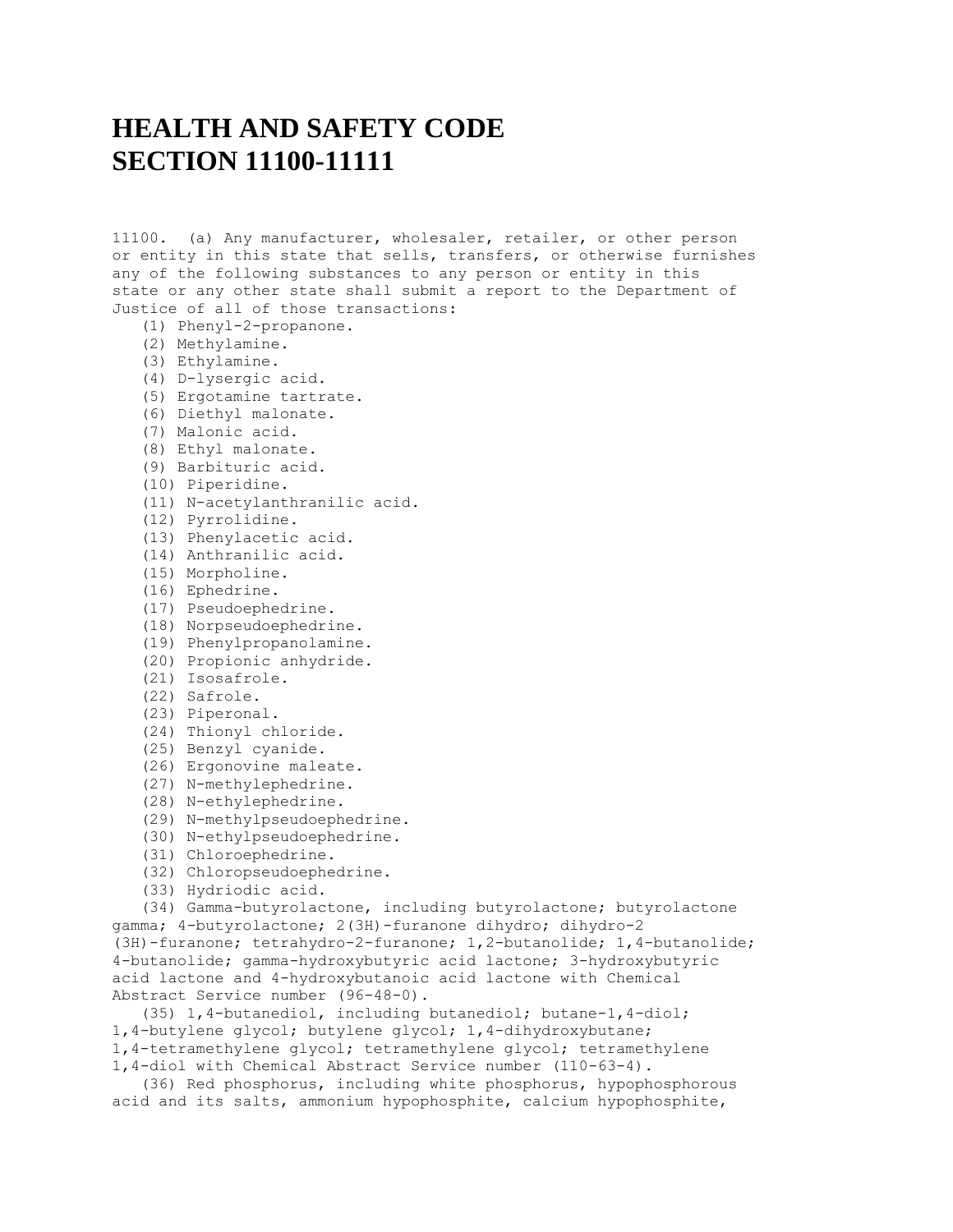iron hypophosphite, potassium hypophosphite, manganese hypophosphite, magnesium hypophosphite, sodium hypophosphite, and phosphorous acid and its salts.

(37) Iodine or tincture of iodine.

 (38) Any of the substances listed by the Department of Justice in regulations promulgated pursuant to subdivision (b).

 (b) The Department of Justice may adopt rules and regulations in accordance with Chapter 3.5 (commencing with Section 11340) of Part 1 of Division 3 of Title 2 of the Government Code that add substances to subdivision (a) if the substance is a precursor to a controlled substance and delete substances from subdivision (a). However, no regulation adding or deleting a substance shall have any effect beyond March 1 of the year following the calendar year during which the regulation was adopted.

 (c) (1) (A) Any manufacturer, wholesaler, retailer, or other person or entity in this state, prior to selling, transferring, or otherwise furnishing any substance specified in subdivision (a) to any person or business entity in this state or any other state, shall require (i) a letter of authorization from that person or business entity that includes the currently valid business license number or federal Drug Enforcement Administration (DEA) registration number, the address of the business, and a full description of how the substance is to be used, and (ii) proper identification from the purchaser. The manufacturer, wholesaler, retailer, or other person or entity in this state shall retain this information in a readily available manner for three years. The requirement for a full description of how the substance is to be used does not require the person or business entity to reveal their chemical processes that are typically considered trade secrets and proprietary information.

 (B) For the purposes of this paragraph, "proper identification" for in-state or out-of-state purchasers includes two or more of the following: federal tax identification number; seller's permit identification number; city or county business license number; license issued by the State Department of Public Health; registration number issued by the federal Drug Enforcement Administration; precursor business permit number issued by the Department of Justice; driver's license; or other identification issued by a state.

 (2) (A) Any manufacturer, wholesaler, retailer, or other person or entity in this state that exports a substance specified in subdivision (a) to any person or business entity located in a foreign country shall, on or before the date of exportation, submit to the Department of Justice a notification of that transaction, which notification shall include the name and quantity of the substance to be exported and the name, address, and, if assigned by the foreign country or subdivision thereof, business identification number of the person or business entity located in a foreign country importing the substance.

 (B) The department may authorize the submission of the notification on a monthly basis with respect to repeated, regular transactions between an exporter and an importer involving a substance specified in subdivision (a), if the department determines that a pattern of regular supply of the substance exists between the exporter and importer and that the importer has established a record of utilization of the substance for lawful purposes.

 (d) (1) Any manufacturer, wholesaler, retailer, or other person or entity in this state that sells, transfers, or otherwise furnishes a substance specified in subdivision (a) to a person or business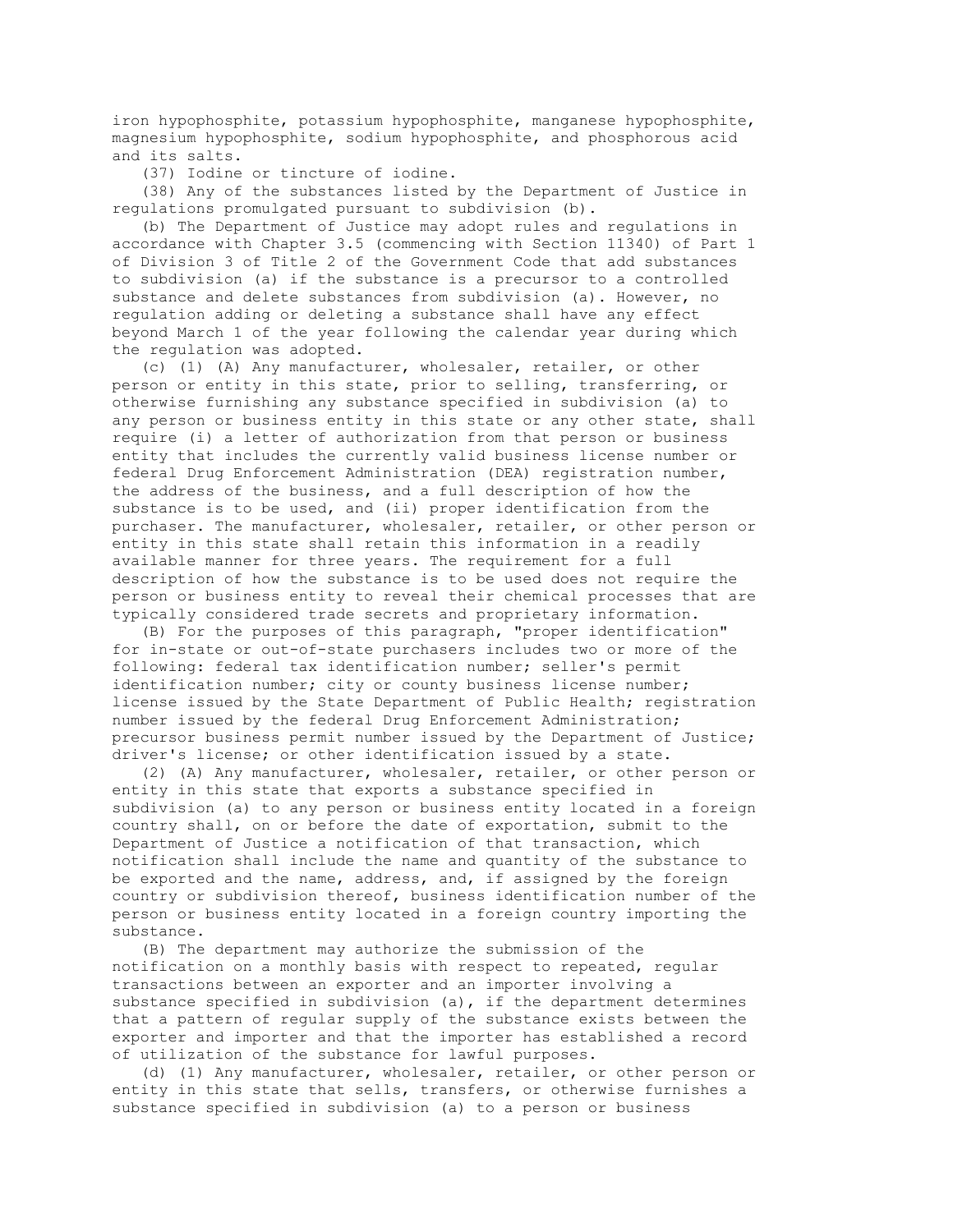entity in this state or any other state shall, not less than 21 days prior to delivery of the substance, submit a report of the transaction, which includes the identification information specified in subdivision (c), to the Department of Justice. The Department of Justice may authorize the submission of the reports on a monthly basis with respect to repeated, regular transactions between the furnisher and the recipient involving the substance or substances if the Department of Justice determines that a pattern of regular supply of the substance or substances exists between the manufacturer, wholesaler, retailer, or other person or entity that sells, transfers, or otherwise furnishes the substance or substances and the recipient of the substance or substances, and the recipient has established a record of utilization of the substance or substances for lawful purposes.

 (2) The person selling, transferring, or otherwise furnishing any substance specified in subdivision (a) shall affix his or her signature or otherwise identify himself or herself as a witness to the identification of the purchaser or purchasing individual, and shall, if a common carrier is used, maintain a manifest of the delivery to the purchaser for three years.

(e) This section shall not apply to any of the following:

 (1) Any pharmacist or other authorized person who sells or furnishes a substance upon the prescription of a physician, dentist, podiatrist, or veterinarian.

 (2) Any physician, dentist, podiatrist, or veterinarian who administers or furnishes a substance to his or her patients.

 (3) Any manufacturer or wholesaler licensed by the California State Board of Pharmacy that sells, transfers, or otherwise furnishes a substance to a licensed pharmacy, physician, dentist, podiatrist, or veterinarian, or a retail distributor as defined in subdivision (h), provided that the manufacturer or wholesaler submits records of any suspicious sales or transfers as determined by the Department of Justice.

 (4) Any analytical research facility that is registered with the federal Drug Enforcement Administration of the United States Department of Justice.

 (5) A state-licensed health care facility that administers or furnishes a substance to its patients.

 (6) (A) Any sale, transfer, furnishing, or receipt of any product that contains ephedrine, pseudoephedrine, norpseudoephedrine, or phenylpropanolamine and which is lawfully sold, transferred, or furnished over the counter without a prescription pursuant to the federal Food, Drug, and Cosmetic Act (21 U.S.C. Sec. 301 et seq.) or regulations adopted thereunder. However, this section shall apply to preparations in solid or liquid dosage form, except pediatric liquid forms, as defined, containing ephedrine, pseudoephedrine, norpseudoephedrine, or phenylpropanolamine where the individual transaction involves more than three packages or nine grams of ephedrine, pseudoephedrine, norpseudoephedrine, or phenylpropanolamine.

 (B) Any ephedrine, pseudoephedrine, norpseudoephedrine, or phenylpropanolamine product subsequently removed from exemption pursuant to Section 814 of Title 21 of the United States Code shall similarly no longer be exempt from any state reporting or permitting requirement, unless otherwise reinstated pursuant to subdivision (d) or (e) of Section 814 of Title 21 of the United States Code as an exempt product.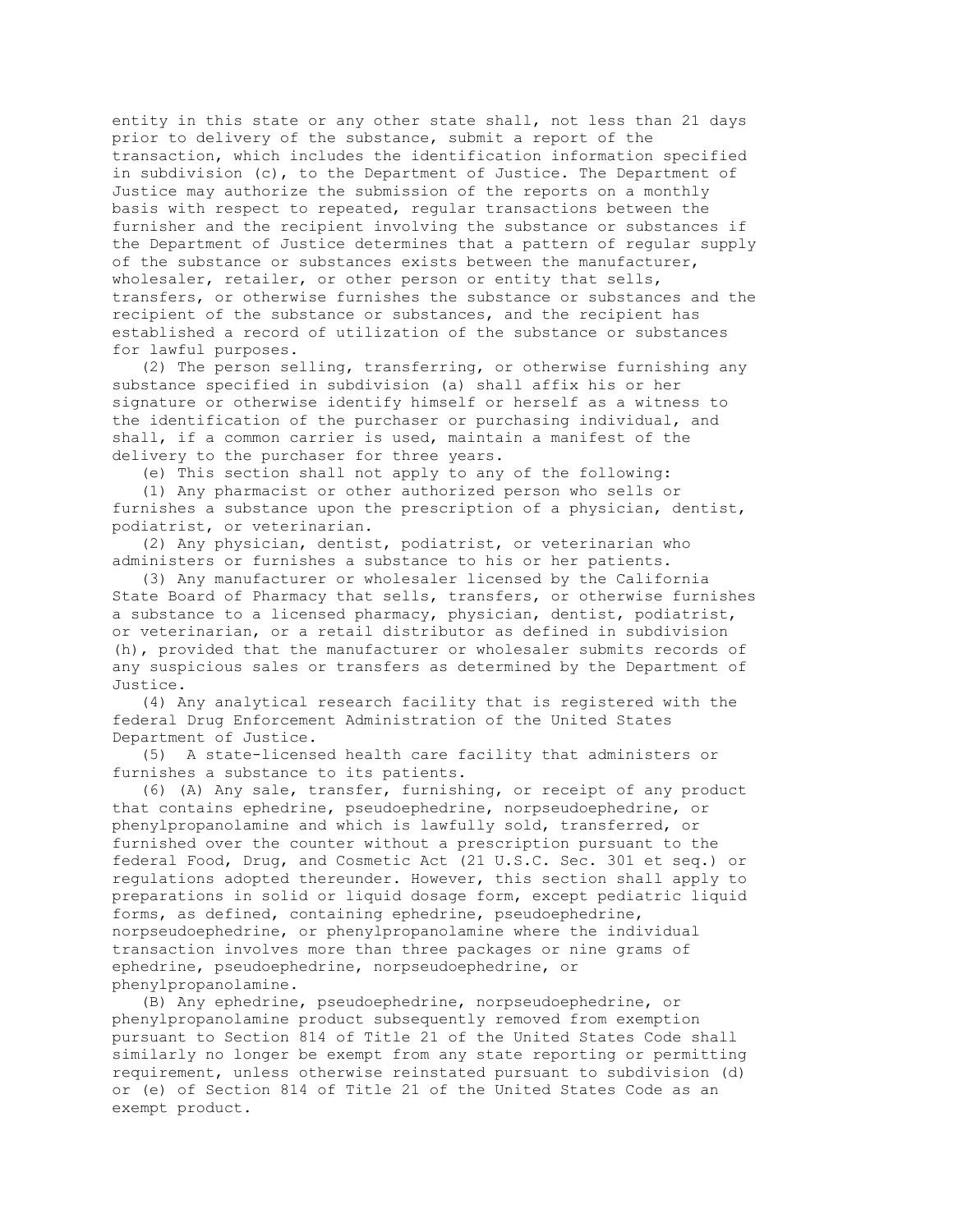(7) The sale, transfer, furnishing, or receipt of any betadine or povidone solution with an iodine content not exceeding 1 percent in containers of eight ounces or less, or any tincture of iodine not exceeding 2 percent in containers of one ounce or less, that is sold over the counter.

 (8) Any transfer of a substance specified in subdivision (a) for purposes of lawful disposal as waste.

 (f) (1) Any person specified in subdivision (a) or (d) who does not submit a report as required by that subdivision or who knowingly submits a report with false or fictitious information shall be punished by imprisonment in a county jail not exceeding six months, by a fine not exceeding five thousand dollars (\$5,000), or by both the fine and imprisonment.

 (2) Any person specified in subdivision (a) or (d) who has previously been convicted of a violation of paragraph (1) shall, upon a subsequent conviction thereof, be punished by imprisonment pursuant to subdivision (h) of Section 1170 of the Penal Code, or by imprisonment in a county jail not exceeding one year, by a fine not exceeding one hundred thousand dollars (\$100,000), or by both the fine and imprisonment.

 (g) (1) Except as otherwise provided in subparagraph (A) of paragraph (6) of subdivision (e), it is unlawful for any manufacturer, wholesaler, retailer, or other person to sell, transfer, or otherwise furnish a substance specified in subdivision (a) to a person under 18 years of age.

 (2) Except as otherwise provided in subparagraph (A) of paragraph (6) of subdivision (e), it is unlawful for any person under 18 years of age to possess a substance specified in subdivision (a).

 (3) Notwithstanding any other law, it is unlawful for any retail distributor to (i) sell in a single transaction more than three packages of a product that he or she knows to contain ephedrine, pseudoephedrine, norpseudoephedrine, or phenylpropanolamine, or (ii) knowingly sell more than nine grams of ephedrine, pseudoephedrine, norpseudoephedrine, or phenylpropanolamine, other than pediatric liquids as defined. Except as otherwise provided in this section, the three package per transaction limitation or nine gram per transaction limitation imposed by this paragraph shall apply to any product that is lawfully sold, transferred, or furnished over the counter without a prescription pursuant to the federal Food, Drug, and Cosmetic Act (21 U.S.C. Sec. 301 et seq.), or regulations adopted thereunder, unless exempted from the requirements of the federal Controlled Substances Act by the federal Drug Enforcement Administration pursuant to Section 814 of Title 21 of the United States Code.

(4) (A) A first violation of this subdivision is a misdemeanor.

 (B) Any person who has previously been convicted of a violation of this subdivision shall, upon a subsequent conviction thereof, be punished by imprisonment in a county jail not exceeding one year, by a fine not exceeding ten thousand dollars (\$10,000), or by both the fine and imprisonment.

 (h) For the purposes of this article, the following terms have the following meanings:

 (1) "Drug store" is any entity described in Code 5912 of the Standard Industrial Classification (SIC) Manual published by the United States Office of Management and Budget, 1987 edition.

 (2) "General merchandise store" is any entity described in Codes 5311 to 5399, inclusive, and Code 5499 of the Standard Industrial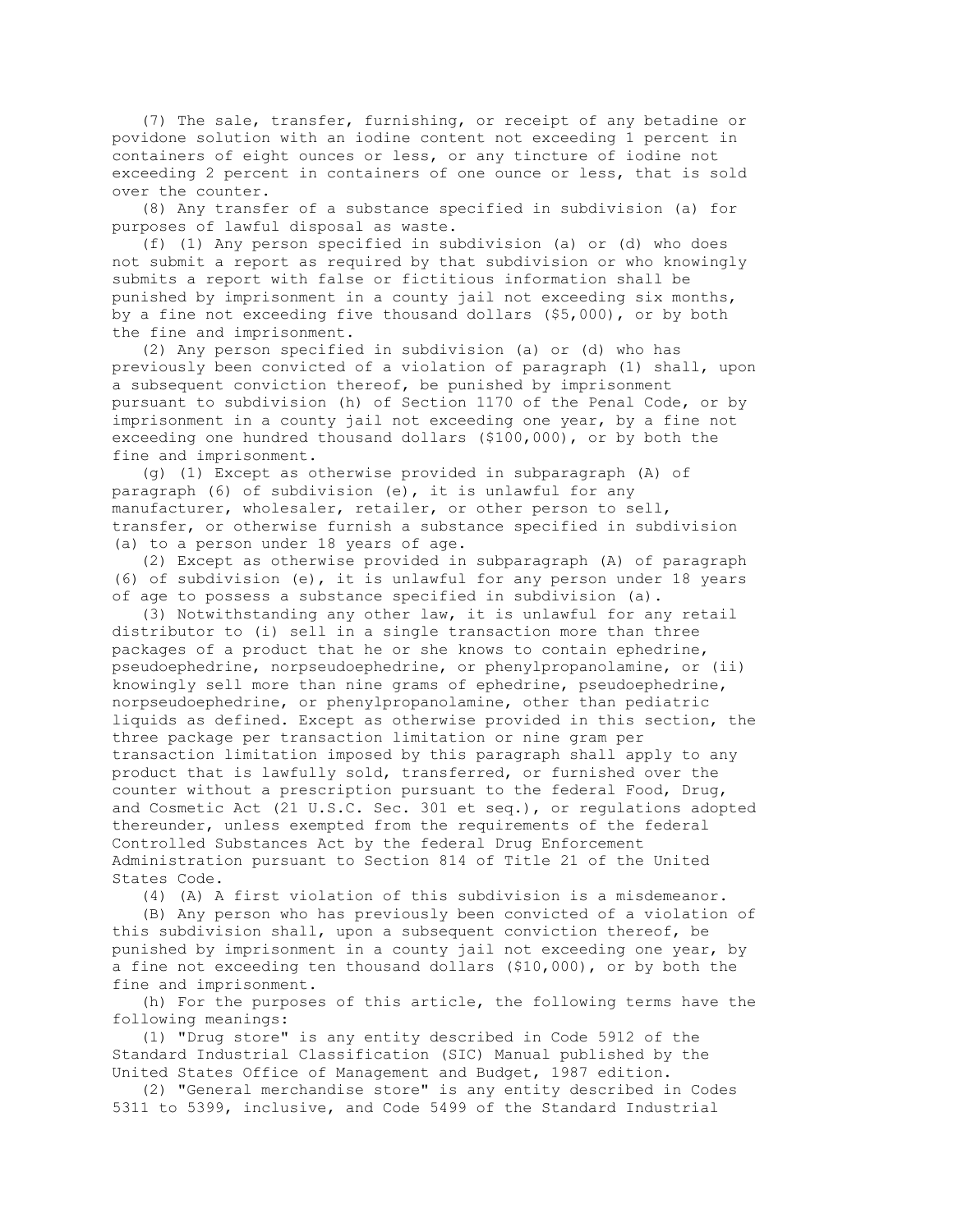Classification (SIC) Manual published by the United States Office of Management and Budget, 1987 edition.

 (3) "Grocery store" is any entity described in Code 5411 of the Standard Industrial Classification (SIC) Manual published by the United States Office of Management and Budget, 1987 edition.

 (4) "Pediatric liquid" means a nonencapsulated liquid whose unit measure according to product labeling is stated in milligrams, ounces, or other similar measure. In no instance shall the dosage units exceed 15 milligrams of phenylpropanolamine or pseudoephedrine per five milliliters of liquid product, except for liquid products primarily intended for administration to children under two years of age for which the recommended dosage unit does not exceed two milliliters and the total package content does not exceed one fluid ounce.

 (5) "Retail distributor" means a grocery store, general merchandise store, drugstore, or other related entity, the activities of which, as a distributor of ephedrine, pseudoephedrine, norpseudoephedrine, or phenylpropanolamine products, are limited exclusively to the sale of ephedrine, pseudoephedrine, norpseudoephedrine, or phenylpropanolamine products for personal use both in number of sales and volume of sales, either directly to walk-in customers or in face-to-face transactions by direct sales. "Retail distributor" includes an entity that makes a direct sale, but does not include the parent company of that entity if the company is not involved in direct sales regulated by this article.

 (6) "Sale for personal use" means the sale in a single transaction to an individual customer for a legitimate medical use of a product containing ephedrine, pseudoephedrine, norpseudoephedrine, or phenylpropanolamine in dosages at or below that specified in paragraph (3) of subdivision (g). "Sale for personal use" also includes the sale of those products to employers to be dispensed to employees from first-aid kits or medicine chests.

 (i) It is the intent of the Legislature that this section shall preempt all local ordinances or regulations governing the sale by a retail distributor of over-the-counter products containing ephedrine, pseudoephedrine, norpseudoephedrine, or phenylpropanolamine.

11100.05. (a) In addition to any fine or imprisonment imposed under subdivision (f) of Section 11100 or subdivision (j) of Section 11106 of the Health and Safety Code, the following drug cleanup fine shall be imposed:

 (1) Ten thousand dollars (\$10,000) for violations described in paragraph (1) of subdivision (f) of Section 11100.

 (2) One hundred thousand dollars (\$100,000) for violations described in paragraph (2) of subdivision (f) of Section 11100.

 (3) Ten thousand dollars (\$10,000) for violations described in subdivision (j) of Section 11106.

 (b) At least once a month, all fines collected under this section shall be transferred to the State Treasury for deposit in the Clandestine Drug Lab Clean-up Account. The transmission to the State Treasury shall be carried out in the same manner as fines collected for the state by a county.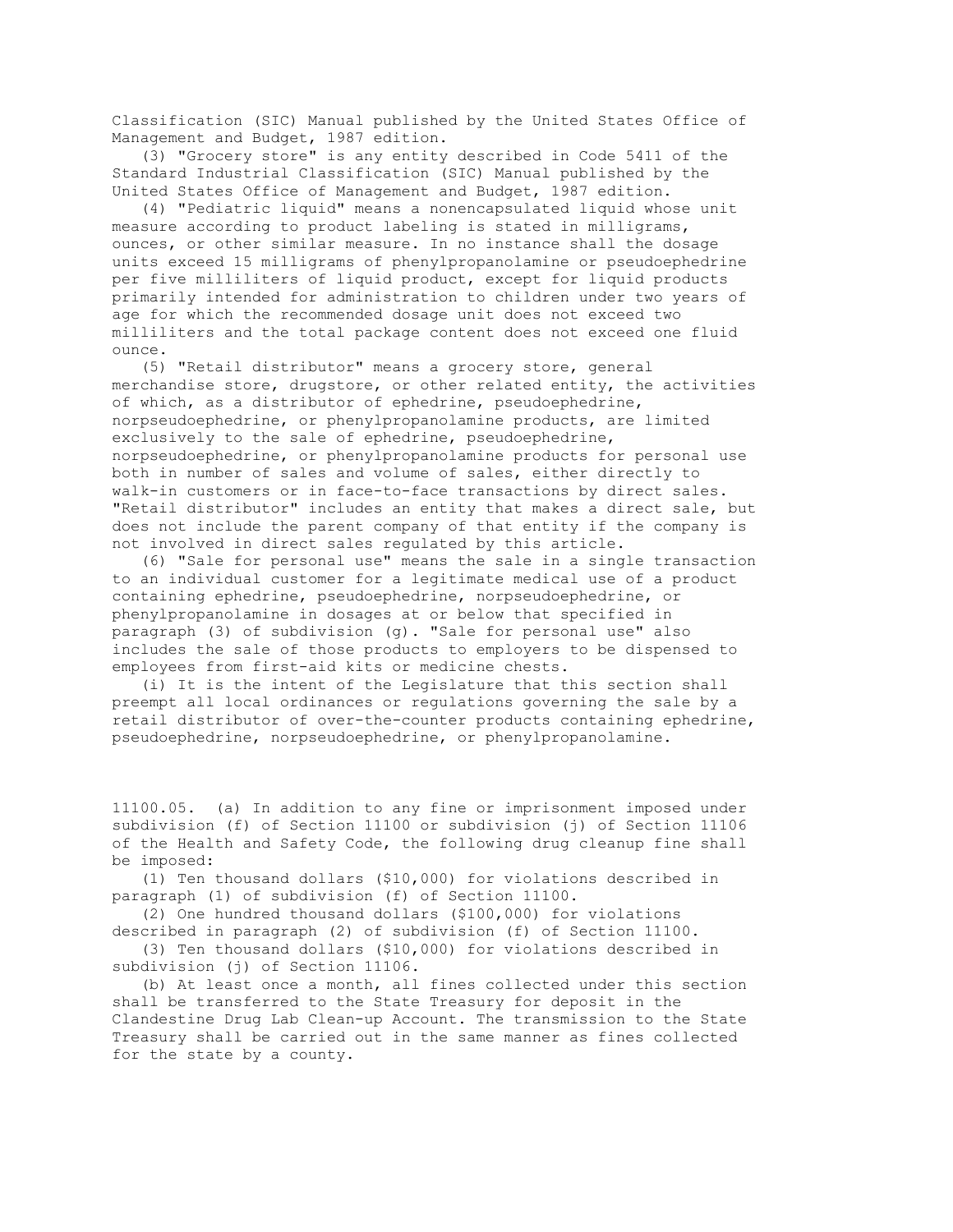11100.1. (a) Any manufacturer, wholesaler, retailer, or other person or entity in this state that obtains from a source outside of this state any substance specified in subdivision (a) of Section 11100 shall submit a report of that transaction to the Department of Justice 21 days in advance of obtaining the substance. However, the Department of Justice may authorize the submission of reports within 72 hours, or within a timeframe and in a manner acceptable to the Department of Justice, after the actual physical obtaining of a specified substance with respect to repeated transactions between a furnisher and an obtainer involving the substances, if the Department of Justice determines that the obtainer has established a record of utilization of the substances for lawful purposes. This section does not apply to any person whose prescribing or dispensing activities are subject to the reporting requirements set forth in Section 11164; any manufacturer or wholesaler who is licensed by the California State Board of Pharmacy and also registered with the federal Drug Enforcement Administration of the United States Department of Justice; any analytical research facility that is registered with the federal Drug Enforcement Administration of the United States Department of Justice; or any state-licensed health care facility.

 (b) (1) Any person specified in subdivision (a) who does not submit a report as required by that subdivision shall be punished by imprisonment in a county jail not exceeding six months, by a fine not exceeding five thousand dollars (\$5,000), or by both that fine and imprisonment.

 (2) Any person specified in subdivision (a) who has been previously convicted of a violation of subdivision (a) who subsequently does not submit a report as required by subdivision (a) shall be punished by imprisonment pursuant to subdivision (h) of Section 1170 of the Penal Code, or by imprisonment in a county jail not exceeding one year, by a fine not exceeding one hundred thousand dollars (\$100,000), or by both that fine and imprisonment.

11101. The State Department of Justice shall provide a common reporting form for the substances in Section 11100 which contains at least the following information:

- (a) Name of the substance.
- (b) Quantity of the substance sold, transferred, or furnished.
- (c) The date the substance was sold, transferred, or furnished.

 (d) The name and address of the person buying or receiving such substance.

 (e) The name and address of the manufacturer, wholesaler, retailer, or other person selling, transferring, or furnishing such substance.

11102. The Department of Justice may adopt all regulations necessary to carry out the provisions of this part.

11103. The theft or loss of any substance regulated pursuant to Section 11100 discovered by any permittee or any person regulated by the provisions of this chapter shall be reported in writing to the Department of Justice within three days after the discovery.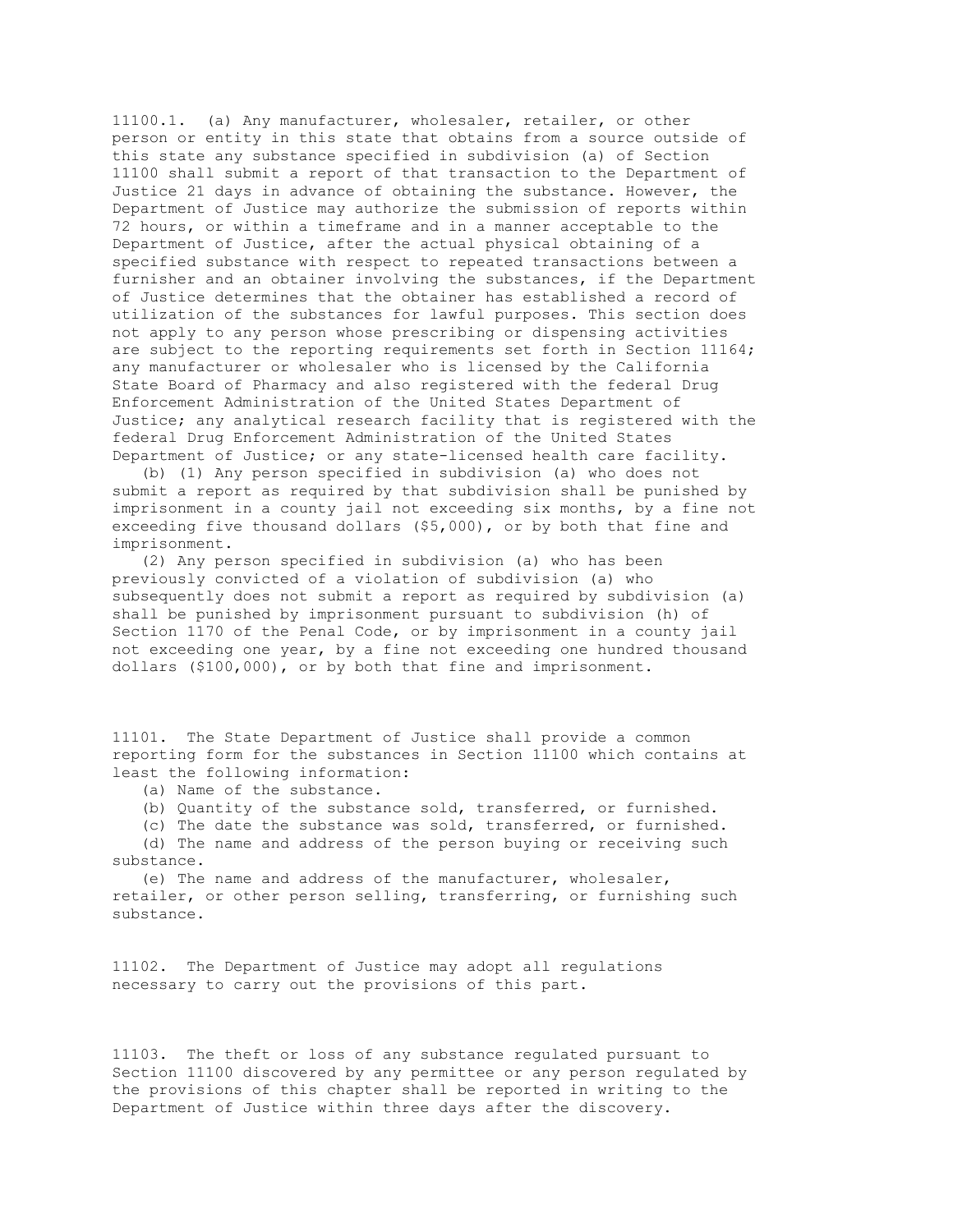Any difference between the quantity of any substance regulated pursuant to Section 11100 received and the quantity shipped shall be reported in writing to the Department of Justice within three days of the receipt of actual knowledge of the discrepancy.

 Any report made pursuant to this section shall also include the name of the common carrier or person who transports the substance and date of shipment of the substance.

11104. (a) Any manufacturer, wholesaler, retailer, or other person or entity that sells, transfers, or otherwise furnishes any of the substances listed in subdivision (a) of Section 11100 with knowledge or the intent that the recipient will use the substance to unlawfully manufacture a controlled substance is guilty of a felony.

 (b) Any manufacturer, wholesaler, retailer, or other person or entity that sells, transfers, or otherwise furnishes any laboratory glassware or apparatus, any chemical reagent or solvent, or any combination thereof, or any chemical substance specified in Section 11107.1, with knowledge that the recipient will use the goods or chemical substance to unlawfully manufacture a controlled substance, is guilty of a misdemeanor.

 (c) Any person who receives or distributes any substance listed in subdivision (a) of Section 11100, or any laboratory glassware or apparatus, any chemical reagent or solvent, or any combination thereof, or any chemical substance specified in Section 11107.1, with the intent of causing the evasion of the recordkeeping or reporting requirements of this article, is guilty of a misdemeanor.

11104.5. Any person who knowingly or intentionally possesses any laboratory glassware or apparatus, any chemical reagent or solvent, or any combination thereof, or any chemical substance specified in paragraph (36) or (37) of subdivision (a) of Section 11100, Section 11107, or Section 11107.1, with the intent to manufacture a controlled substance, is guilty of a misdemeanor.

11105. (a) It is unlawful for any person to knowingly make a false statement in connection with any report or record required under this article.

 (b) (1) Any person who violates this section shall be punished by imprisonment pursuant to subdivision (h) of Section 1170 of the Penal Code, or by imprisonment in a county jail not exceeding one year, or by a fine not exceeding five thousand dollars (\$5,000), or by both that fine and imprisonment.

 (2) Any person who has been previously convicted of violating this section and who subsequently violates this section shall be punished by imprisonment pursuant to subdivision (h) of Section 1170 of the Penal Code for two, three, or four years, or by a fine not exceeding one hundred thousand dollars (\$100,000), or by both that fine and imprisonment.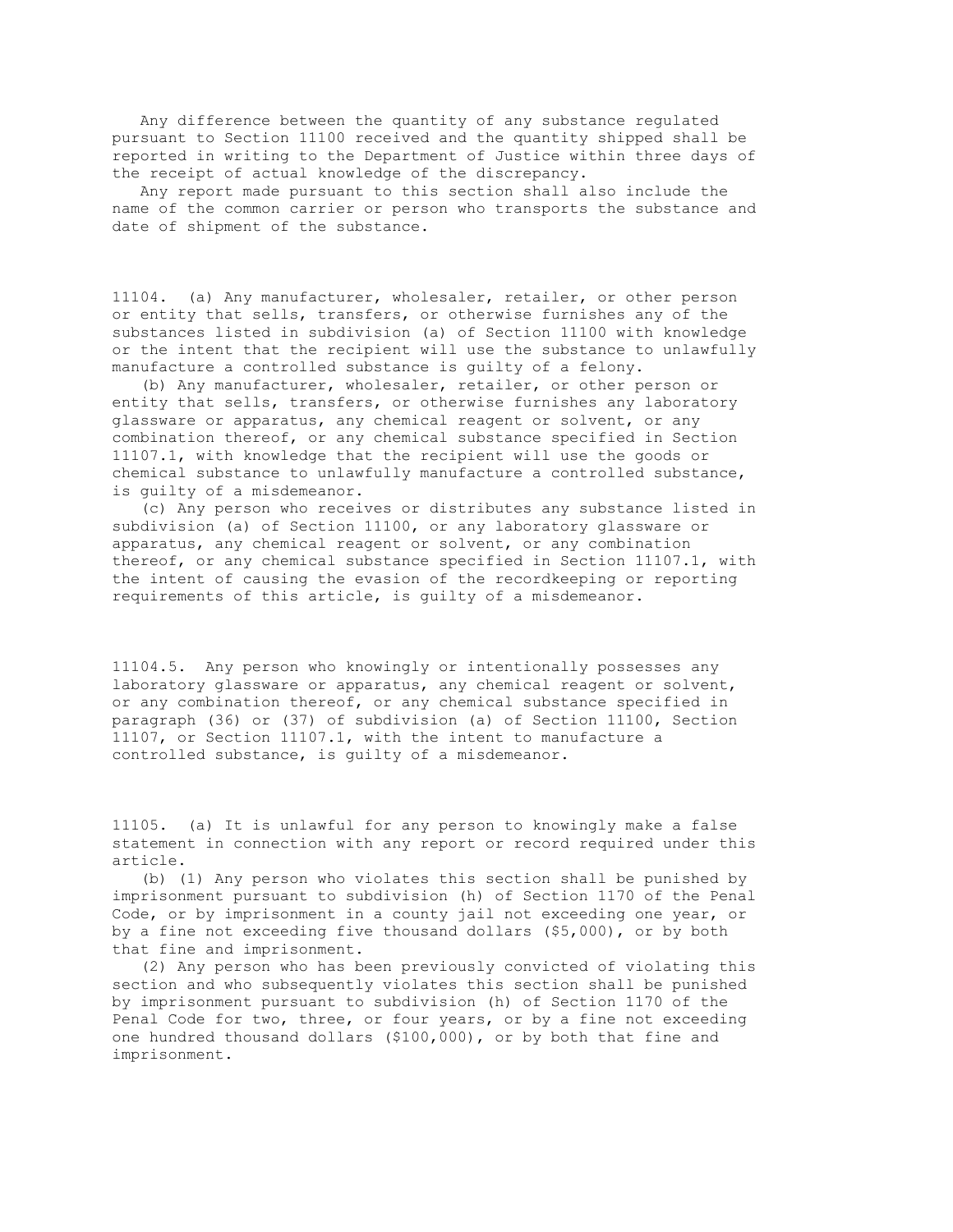11106. (a) (1) (A) Any manufacturer, wholesaler, retailer, or any other person or entity in this state that sells, transfers, or otherwise furnishes any substance specified in subdivision (a) of Section 11100 to a person or business entity in this state or any other state or who obtains from a source outside of the state any substance specified in subdivision (a) of Section 11100 shall submit an application to, and obtain a permit for the conduct of that business from, the Department of Justice. For any substance added to the list set forth in subdivision (a) of Section 11100 on or after January 1, 2002, the Department of Justice may postpone the effective date of the requirement for a permit for a period not to exceed six months from the listing date of the substance.

 (B) An intracompany transfer does not require a permit if the transferor is a permittee. Transfers between company partners or between a company and an analytical laboratory do not require a permit if the transferor is a permittee and a report as to the nature and extent of the transfer is made to the Department of Justice pursuant to Section 11100 or 11100.1.

 (C) This paragraph shall not apply to any manufacturer, wholesaler, or wholesale distributor who is licensed by the California State Board of Pharmacy and also registered with the federal Drug Enforcement Administration of the United States Department of Justice; any pharmacist or other authorized person who sells or furnishes a substance upon the prescription of a physician, dentist, podiatrist, or veterinarian; any state-licensed health care facility, physician, dentist, podiatrist, veterinarian, or veterinary food-animal drug retailer licensed by the California State Board of Pharmacy that administers or furnishes a substance to a patient; or any analytical research facility that is registered with the federal Drug Enforcement Administration of the United States Department of Justice.

 (D) This paragraph shall not apply to the sale, transfer, furnishing, or receipt of any betadine or povidone solution with an iodine content not exceeding 1 percent in containers of eight ounces or less, or any tincture of iodine not exceeding 2 percent in containers of one ounce or less, that is sold over the counter.

 (2) Except as provided in paragraph (3), no permit shall be required of any manufacturer, wholesaler, retailer, or other person or entity for the sale, transfer, furnishing, or obtaining of any product which contains ephedrine, pseudoephedrine, norpseudoephedrine, or phenylpropanolamine and which is lawfully sold, transferred, or furnished over the counter without a prescription or by a prescription pursuant to the federal Food, Drug, and Cosmetic Act (21 U.S.C. Sec. 301 et seq.) or regulations adopted thereunder.

 (3) A permit shall be required for the sale, transfer, furnishing, or obtaining of preparations in solid or liquid dosage form containing ephedrine, pseudoephedrine, norpseudoephedrine, or phenylpropanolamine, unless (A) the transaction involves the sale of ephedrine, pseudoephedrine, norpseudoephedrine, or phenylpropanolamine products by retail distributors as defined by this article over the counter and without a prescription, or (B) the transaction is made by a person or business entity exempted from the permitting requirements of this subdivision under paragraph (1).

 (b) (1) The department shall provide application forms, which are to be completed under penalty of perjury, in order to obtain information relating to the identity of any applicant applying for a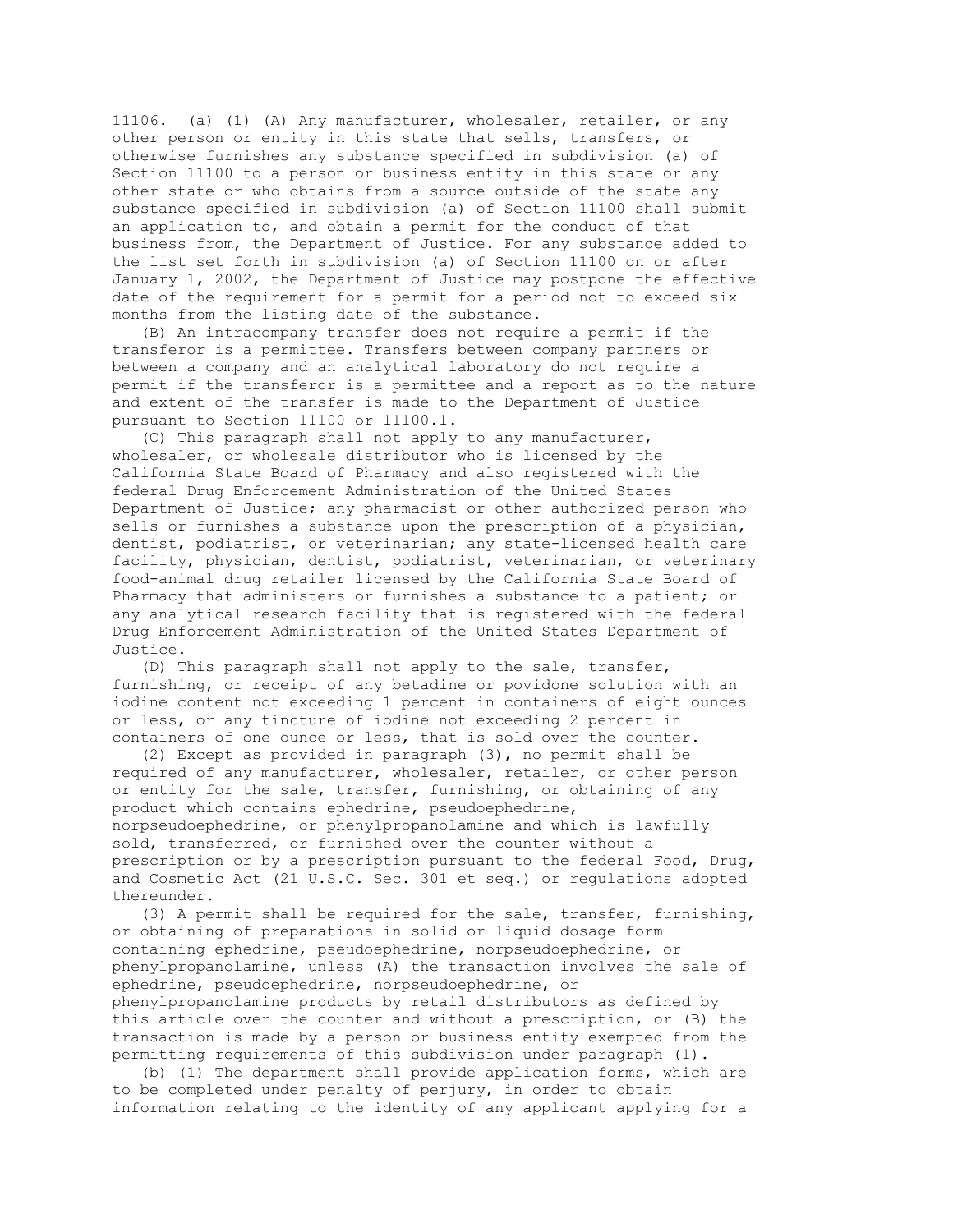permit, including, but not limited to, the business name of the applicant or the individual name, and if a corporate entity, the names of its board of directors, the business in which the applicant is engaged, the business address of the applicant, a full description of any substance to be sold, transferred, or otherwise furnished or to be obtained, the specific purpose for the use, sale, or transfer of those substances specified in subdivision (a) of Section 11100, the training, experience, or education relating to this use, and any additional information requested by the department relating to possible grounds for denial as set forth in this section, or by applicable regulations adopted by the department.

 (2) The requirement for the specific purpose for the use, sale, or transfer of those substances specified in subdivision (a) of Section 11100 does not require applicants or permittees to reveal their chemical processes that are typically considered trade secrets and proprietary business information.

 (c) Applicants and permittees shall authorize the department, or any of its duly authorized representatives, as a condition of being permitted, to make any examination of the books and records of any applicant, permittee, or other person, or visit and inspect the business premises of any applicant or permittee during normal business hours, as deemed necessary to enforce this chapter.

 (d) An application may be denied, or a permit may be revoked or suspended, for reasons which include, but are not limited to, the following:

 (1) Materially falsifying an application for a permit or an application for the renewal of a permit.

 (2) If any individual owner, manager, agent, representative, or employee for the applicant who has direct access, management, or control for any substance listed under subdivision (a) of Section 11100, is or has been convicted of a misdemeanor or felony relating to any of the substances listed under subdivision (a) of Section 11100, any misdemeanor drug-related offense, or any felony under the laws of this state or the United States.

 (3) Failure to maintain effective controls against the diversion of precursors to unauthorized persons or entities.

 (4) Failure to comply with this article or any regulations of the department adopted thereunder.

 (5) Failure to provide the department, or any duly authorized federal or state official, with access to any place for which a permit has been issued, or for which an application for a permit has been submitted, in the course of conducting a site investigation, inspection, or audit; or failure to promptly produce for the official conducting the site investigation, inspection, or audit any book, record, or document requested by the official.

 (6) Failure to provide adequate documentation of a legitimate business purpose involving the applicant's or permittee's use of any substance listed in subdivision (a) of Section 11100.

 (7) Commission of any act which would demonstrate actual or potential unfitness to hold a permit in light of the public safety and welfare, which act is substantially related to the qualifications, functions, or duties of a permitholder.

 (8) If any individual owner, manager, agent, representative, or employee for the applicant who has direct access, management, or control for any substance listed under subdivision (a) of Section 11100, willfully violates or has been convicted of violating, any federal, state, or local criminal statute, rule, or ordinance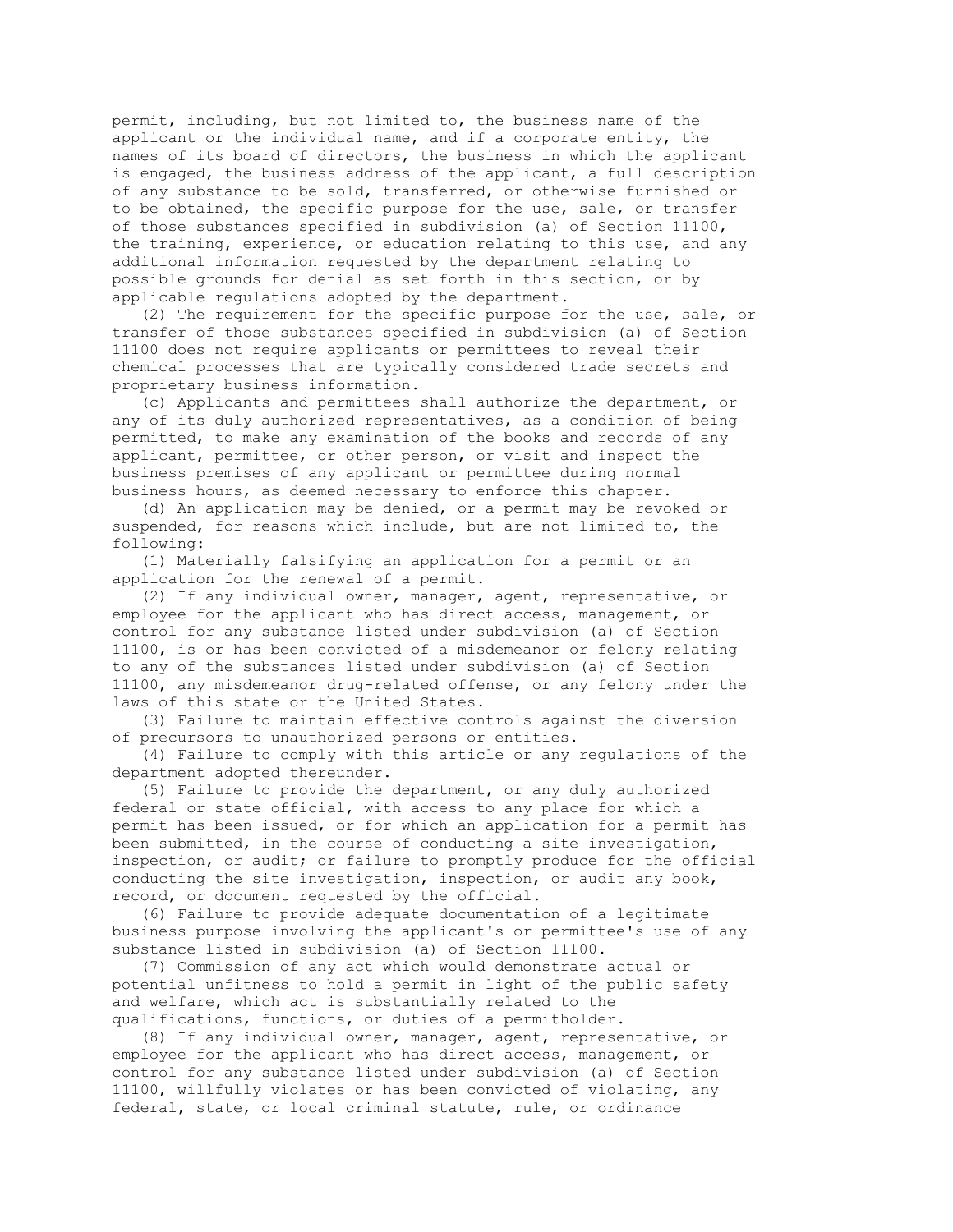regulating the manufacture, maintenance, disposal, sale, transfer, or furnishing of any of those substances.

 (e) Notwithstanding any other provision of law, an investigation of an individual applicant's qualifications, or the qualifications of an applicant's owner, manager, agent, representative, or employee who has direct access, management, or control of any substance listed under subdivision (a) of Section 11100, for a permit may include review of his or her summary criminal history information pursuant to Sections 11105 and 13300 of the Penal Code, including, but not limited to, records of convictions, regardless of whether those convictions have been expunged pursuant to Section 1203.4 of the Penal Code, and any arrests pending adjudication.

 (f) The department may retain jurisdiction of a canceled or expired permit in order to proceed with any investigation or disciplinary action relating to a permittee.

 (g) The department may grant permits on forms prescribed by it, which shall be effective for not more than one year from the date of issuance and which shall not be transferable. Applications and permits shall be uniform throughout the state, on forms prescribed by the department.

 (h) Each applicant shall pay at the time of filing an application for a permit a fee determined by the department which shall not exceed the application processing costs of the department.

 (i) A permit granted pursuant to this article may be renewed one year from the date of issuance, and annually thereafter, following the timely filing of a complete renewal application with all supporting documents, the payment of a permit renewal fee not to exceed the application processing costs of the department, and a review of the application by the department.

 (j) Selling, transferring, or otherwise furnishing or obtaining any substance specified in subdivision (a) of Section 11100 without a permit is a misdemeanor or a felony.

 (k) (1) No person under 18 years of age shall be eligible for a permit under this section.

 (2) No business for which a permit has been issued shall employ a person under 18 years of age in the capacity of a manager, agent, or representative.

 (l) (1) An applicant, or an applicant's employees who have direct access, management, or control of any substance listed under subdivision (a) of Section 11100, for an initial permit shall submit with the application one set of 10-print fingerprints for each individual acting in the capacity of an owner, manager, agent, or representative for the applicant, unless the applicant's employees are exempted from this requirement by the Department of Justice. These exemptions may only be obtained upon the written request of the applicant.

 (2) In the event of subsequent changes in ownership, management, or employment, the permittee shall notify the department in writing within 15 calendar days of the changes, and shall submit one set of 10-print fingerprints for each individual not previously fingerprinted under this section.

11106.5. (a) The Department of Justice, or an administrative law judge sitting alone as provided in subdivision (h), may upon petition issue an interim order suspending any permittee or imposing permit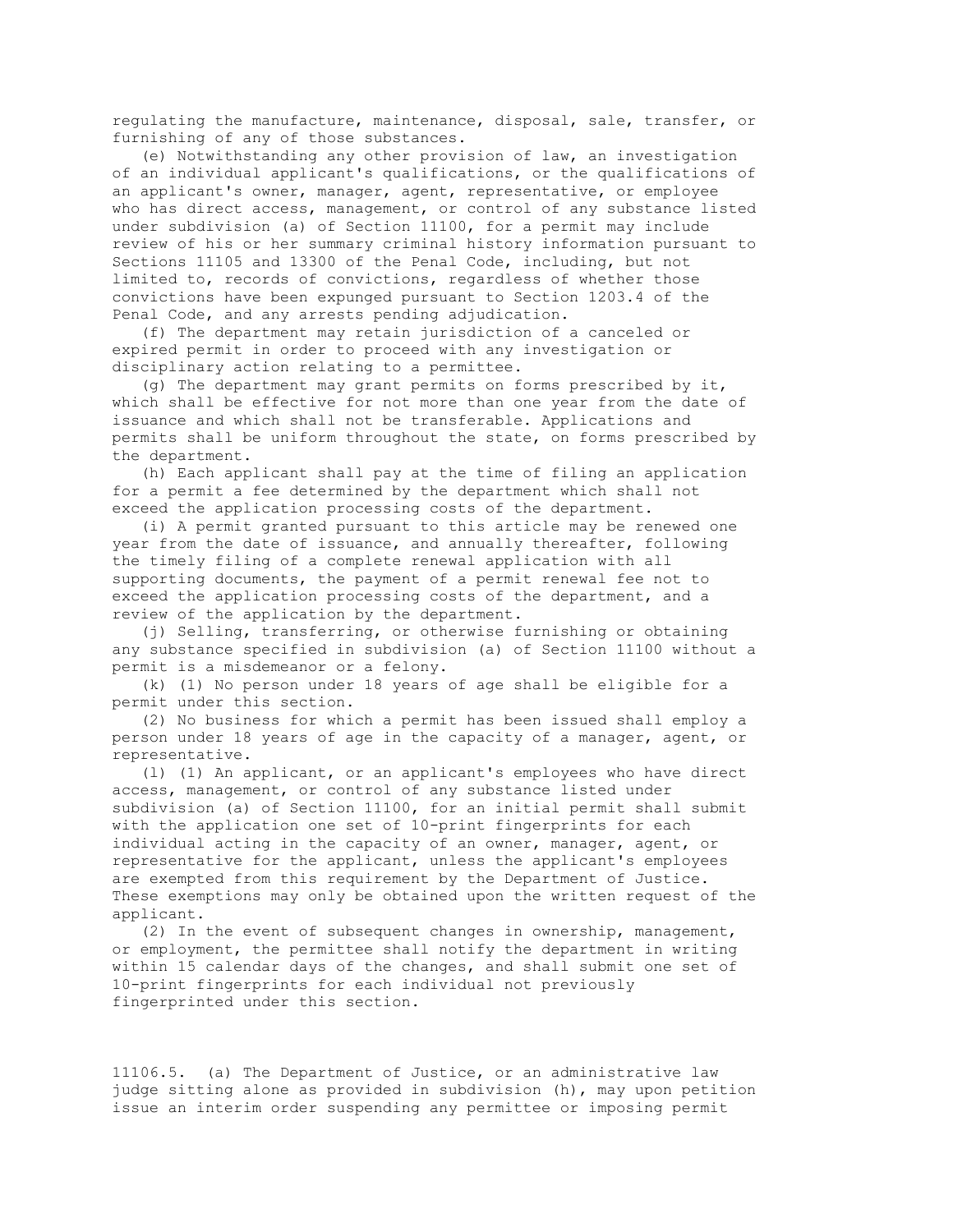restrictions. The petition shall include affidavits that demonstrate, to the satisfaction of the department, both of the following:

 (1) The permittee has engaged in acts or omissions constituting a violation of this code or has been convicted of a crime substantially related to the permitted activity.

 (2) Permitting the permittee to operate, or to continue to operate without restrictions, would endanger the public health, safety, or welfare.

 (b) No interim order provided for in this section shall be issued without notice to the permittee, unless it appears from the petition and supporting documents that serious injury would result to the public before the matter could be heard on notice.

 (c) Except as provided in subdivision (b), the permittee shall be given at least 15 days' notice of the hearing on the petition for an interim order. The notice shall include documents submitted to the department in support of the petition. If the order was initially issued without notice as provided in subdivision (b), the permittee shall be entitled to a hearing on the petition within 20 days of the issuance of the interim order without notice. The permittee shall be given notice of the hearing within two days after issuance of the initial interim order, and shall receive all documents in support of the petition. The failure of the department to provide a hearing within 20 days following issuance of the interim order without notice, unless the permittee waives his or her right to the hearing, shall result in the dissolution of the interim order by operation of law.

 (d) At the hearing on the petition for an interim order, the permittee may do the following:

(1) Be represented by counsel.

 (2) Have a record made of the proceedings, copies of which shall be available to the permittee upon payment of costs computed in accordance with the provisions for transcript costs for judicial review contained in Section 11523 of the Government Code.

(3) Present affidavits and other documentary evidence.

(4) Present oral argument.

 (e) The department, or an administrative law judge sitting alone as provided in subdivision (h), shall issue a decision on the petition for interim order within five business days following submission of the matter. The standard of proof required to obtain an interim order pursuant to this section shall be a preponderance of the evidence standard. If the interim order was previously issued without notice, the department shall determine whether the order shall remain in effect, be dissolved, or be modified.

 (f) The department shall file an accusation within 15 days of the issuance of an interim order. In the case of an interim order issued without notice, the time shall run from the date of the order issued after the noticed hearing. If the permittee files a notice of defense, the hearing shall be held within 30 days of the agency's receipt of the notice of defense. A decision shall be rendered on the accusation no later than 30 days after submission of the matter. Failure to comply with any of the requirements in this subdivision shall dissolve the interim order by operation of law.

 (g) Interim orders shall be subject to judicial review pursuant to Section 1094.5 of the Code of Civil Procedure and shall be heard only in the superior court in and for the County of Sacramento, San Francisco, Los Angeles, or San Diego. The review of an interim order shall be limited to a determination of whether the department abused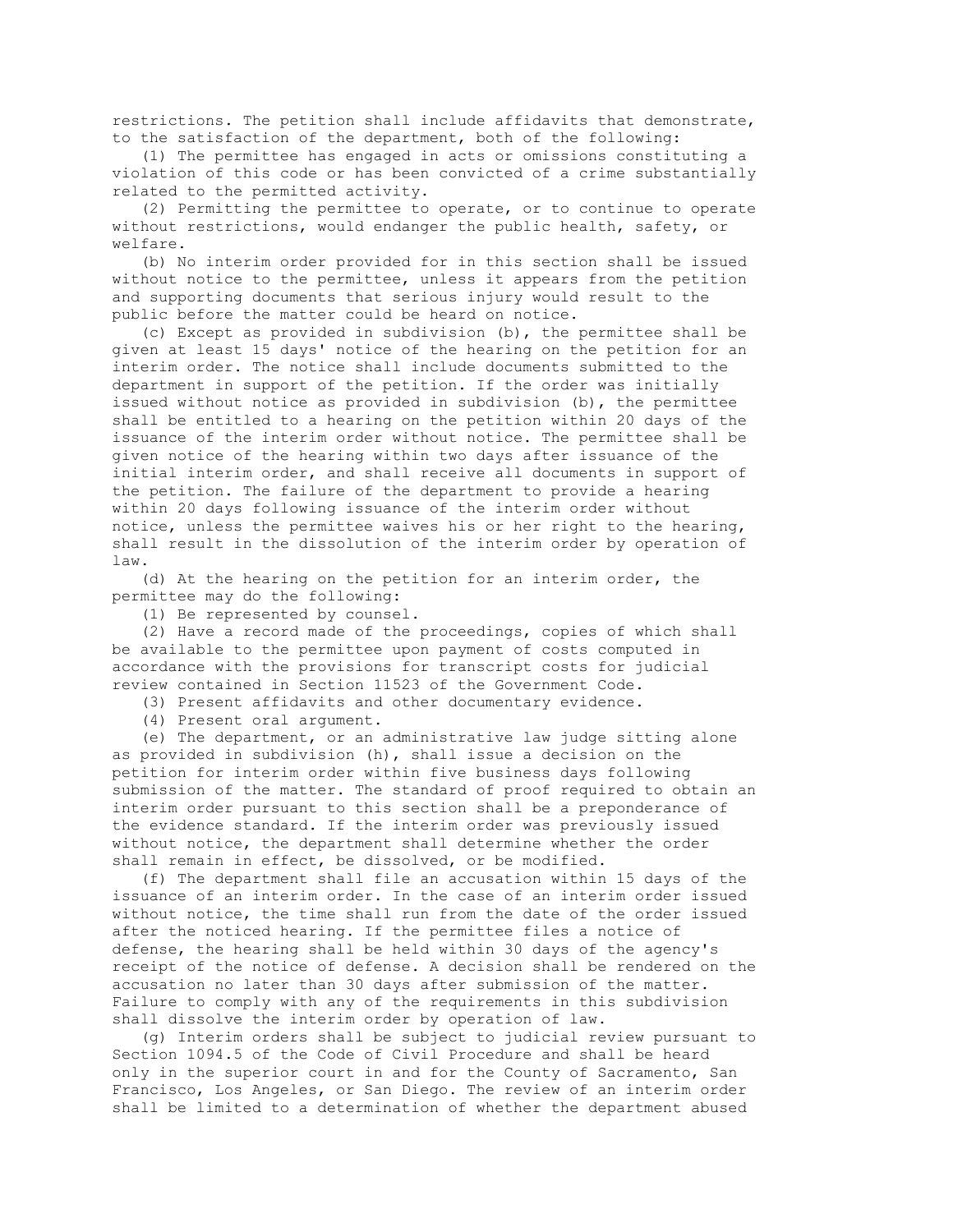its discretion in the issuance of the interim order. Abuse of discretion is established if the respondent department has not proceeded in the manner required by law, or if the court determines that the interim order is not supported by substantial evidence in light of the whole record.

 (h) The department may, in its sole discretion, delegate the hearing on any petition for an interim order to an administrative law judge in the Office of Administrative Hearings. If the department hears the noticed petition itself, an administrative law judge shall preside at the hearing, rule on the admission and exclusion of evidence, and advise the department on matters of law. The department shall exercise all other powers relating to the conduct of the hearing, but may delegate any or all of them to the administrative law judge. When the petition has been delegated to an administrative law judge, he or she shall sit alone and exercise all of the powers of the department relating to the conduct of the hearing. A decision issued by an administrative law judge sitting alone shall be final when it is filed with the department. If the administrative law judge issues an interim order without notice, he or she shall preside at the noticed hearing, unless unavailable, in which case another administrative law judge may hear the matter. The decision of the administrative law judge sitting alone on the petition for an interim order is final, subject only to judicial review in accordance with subdivision (g).

 (i) (1) Failure to comply with an interim order issued pursuant to subdivision (a) or (b) shall constitute a separate cause for disciplinary action against any permittee, and may be heard at, and as a part of, the noticed hearing provided for in subdivision (f). Allegations of noncompliance with the interim order may be filed at any time prior to the rendering of a decision on the accusation. Violation of the interim order is established upon proof that the permittee was on notice of the interim order and its terms, and that the order was in effect at the time of the violation. The finding of a violation of an interim order made at the hearing on the accusation shall be reviewed as a part of any review of a final decision of the department.

 (2) If the interim order issued by the department provides for anything less than a complete suspension of the permittee and the permittee violates the interim order prior to the hearing on the accusation provided for in subdivision (f), the department may, upon notice to the permittee and proof of violation, modify or expand the interim order.

 (j) A plea or verdict of guilty or a conviction after a plea of nolo contendere is deemed to be a conviction within the meaning of this section. A certified record of the conviction shall be conclusive evidence of the fact that the conviction occurred. The department may take action under this section notwithstanding the fact that an appeal of the conviction may be taken.

 (k) The interim orders provided for by this section shall be in addition to, and not a limitation on, the authority to seek injunctive relief provided in any other provision of law.

11106.7. (a) The Department of Justice may establish, by regulation, a system for the issuance to a permittee of a citation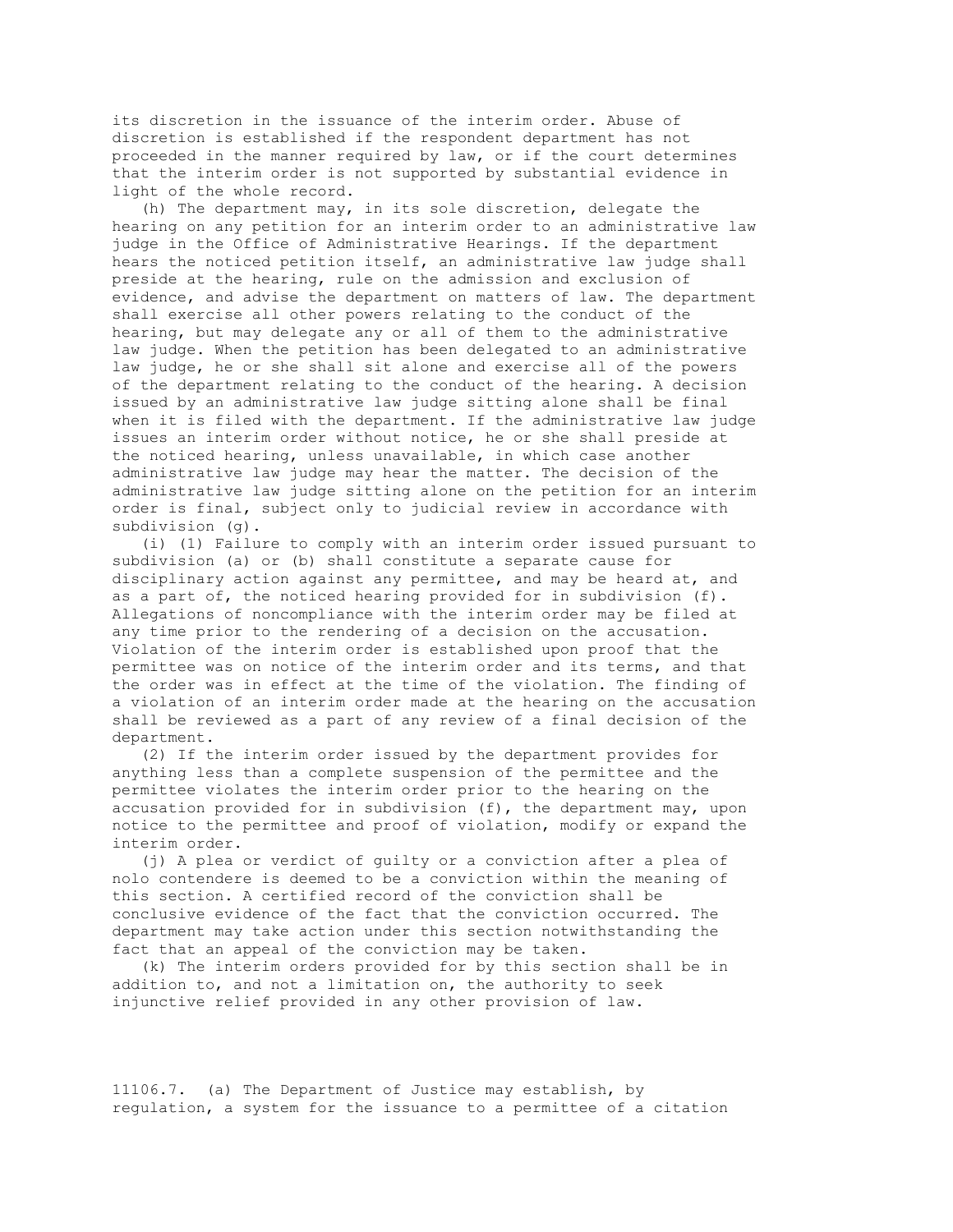which may contain an order of abatement or an order to pay an administrative fine assessed by the Department of Justice, if the permittee is in violation of any provision of this chapter or any regulation adopted by the Department of Justice pursuant to this chapter.

(b) The system shall contain the following provisions:

 (1) Citations shall be in writing and shall describe with particularity the nature of the violation, including specific reference to the provision of law or regulation of the department determined to have been violated.

 (2) Whenever appropriate, the citation shall contain an order of abatement fixing a reasonable time for abatement of the violation.

 (3) In no event shall the administrative fine assessed by the department exceed two thousand five hundred dollars (\$2,500) for each violation. In assessing a fine, due consideration shall be given to the appropriateness of the amount of the fine with respect to such factors as the gravity of the violation, the good faith of the permittee, and the history of previous violations.

 (4) An order of abatement or a fine assessment issued pursuant to a citation shall inform the permittee that if the permittee desires a hearing to contest the finding of a violation, that hearing shall be requested by written notice to the department within 30 days of the date of issuance of the citation or assessment. Hearings shall be held pursuant to Chapter 5 (commencing with Section 11500) of Part 1 of Division 3 of Title 2 of the Government Code.

 (5) In addition to requesting a hearing, the permittee may, within 10 days after service of the citation, request in writing an opportunity for an informal conference with the department regarding the citation. At the conclusion of the informal conference, the department may affirm, modify, or dismiss the citation, including any fine levied or order of abatement issued. The decision shall be deemed to be a final order with regard to the citation issued, including the fine levied and the order of abatement. However, the permittee does not waive its right to request a hearing to contest a citation by requesting an informal conference. If the citation is dismissed after the informal conference, the request for a hearing on the matter of the citation shall be deemed to be withdrawn. If the citation, including any fine levied or order of abatement, is modified, the citation originally issued shall be considered withdrawn and a new citation issued. If a hearing is requested for a subsequent citation, it shall be requested within 30 days of service of that subsequent citation.

 (6) Failure of a permittee to pay a fine within 30 days of the date of assessment or comply with an order of abatement within the fixed time, unless the citation is being appealed, may result in disciplinary action being taken by the department. If a citation is not contested and a fine is not paid, the full amount of the assessed fine shall be added to the renewal of the permit. A permit shall not be renewed without payment of the renewal fee and fine.

(c) The system may contain the following provisions:

 (1) A citation may be issued without the assessment of an administrative fine.

 (2) Assessment of administrative fines may be limited to only particular violations of the law or department regulations.

 (d) Notwithstanding any other provision of law, if a fine is paid to satisfy an assessment based on the finding of a violation, payment of the fine shall be represented as satisfactory resolution of the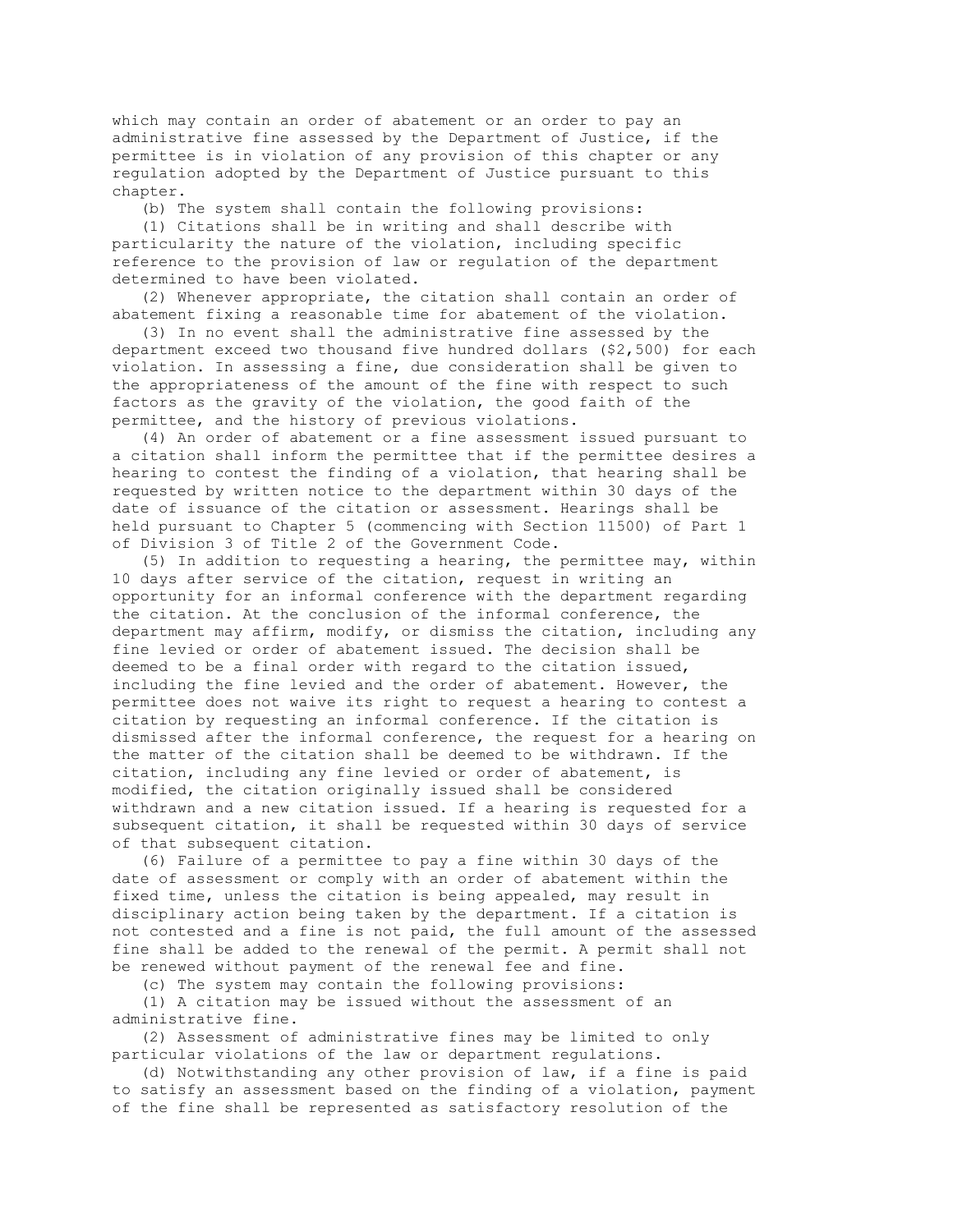matter for purposes of public disclosure.

 (e) Administrative fines collected pursuant to this section shall be deposited in the General Fund.

 (f) The sanctions authorized under this section shall be separate from, and in addition to, any other administrative, civil, or criminal remedies; however, a criminal action may not be initiated for a specific offense if a citation has been issued pursuant to this section for that offense, and a citation may not be issued pursuant to this section for a specific offense if a criminal action for that offense has been filed.

 (g) Nothing in this section shall be deemed to prevent the department from serving and prosecuting an accusation to suspend or revoke a permit if grounds for that suspension or revocation exist.

11107. (a) Any manufacturer, wholesaler, retailer, or other person or entity in this state that sells to any person or entity in this state or any other state, any laboratory glassware or apparatus, any chemical reagent or solvent, or any combination thereof, where the value of the goods sold in the transaction exceeds one hundred dollars (\$100) shall do the following:

 (1) Notwithstanding any other law, in any face-to-face or will-call sale, the seller shall prepare a bill of sale which identifies the date of sale, cost of product, method of payment, specific items and quantities purchased, and the proper purchaser identification information, all of which shall be entered onto the bill of sale or a legible copy of the bill of sale, and shall also affix on the bill of sale his or her signature as witness to the purchase and identification of the purchaser.

 (A) For the purposes of this section, "proper purchaser identification" includes a valid motor vehicle operator's license or other official and valid state-issued identification of the purchaser that contains a photograph of the purchaser, and includes the residential or mailing address of the purchaser, other than a post office box number, the motor vehicle license number of the motor vehicle used by the purchaser at the time of purchase, a description of how the substance is to be used, and the signature of the purchaser.

 (B) The seller shall retain the original bill of sale containing the purchaser identification information for five years in a readily presentable manner, and present the bill of sale containing the purchaser identification information upon demand by any law enforcement officer or authorized representative of the Attorney General. Copies of these bills of sale obtained by representatives of the Attorney General shall be maintained by the Department of Justice for a period of not less than five years.

 (2) (A) Notwithstanding any other law, in all sales other than face-to-face or will-call sales the seller shall maintain for a period of five years the following sales information: the name and address of the purchaser, date of sale, product description, cost of product, method of payment, method of delivery, delivery address, and valid identifying information.

 (B) For the purposes of this paragraph, "valid identifying information" includes two or more of the following: federal tax identification number; resale tax identification number; city or county business license number; license issued by the State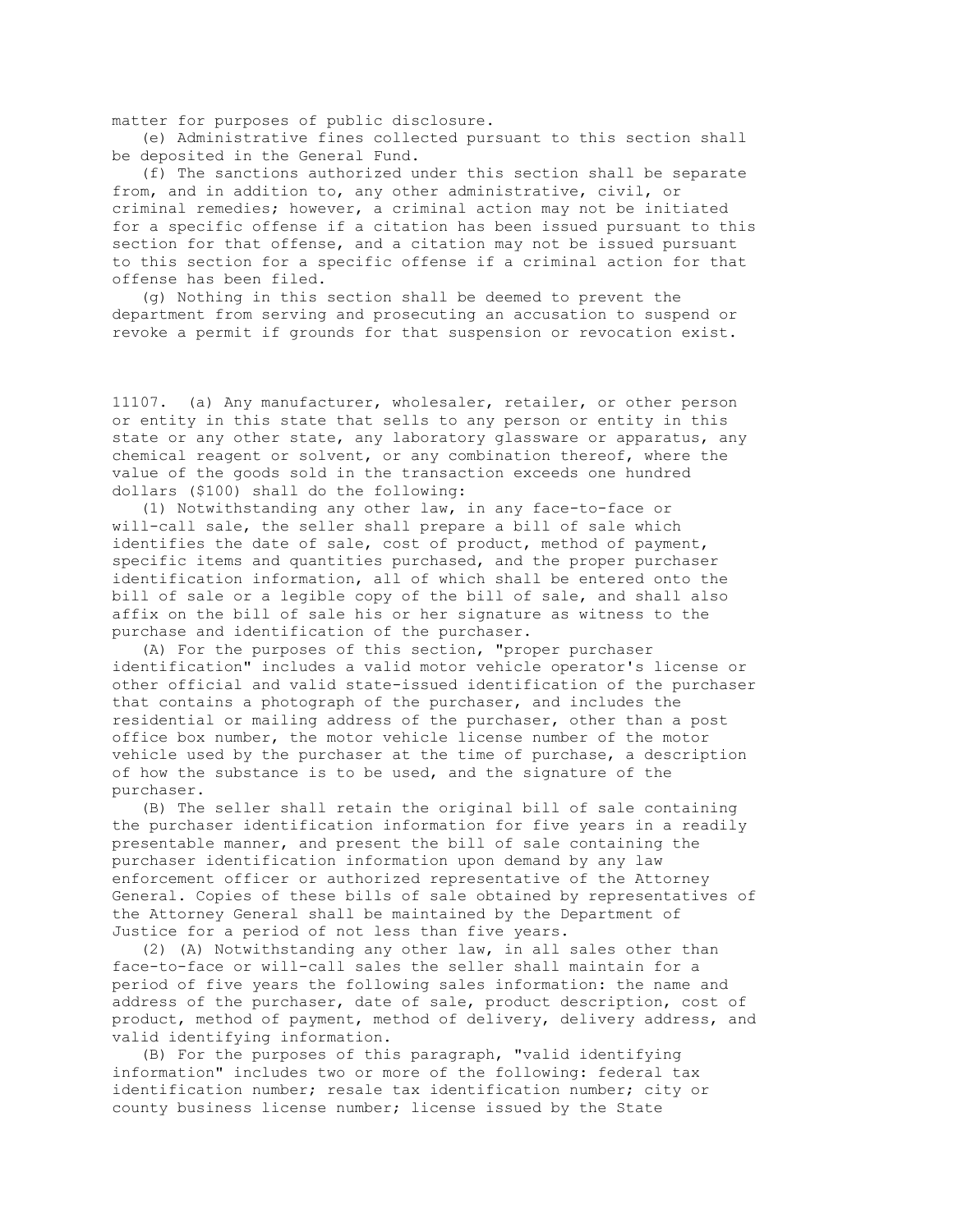Department of Public Health; registration number issued by the federal Drug Enforcement Administration; precursor business permit number issued by the Department of Justice; motor vehicle operator's license; or other identification issued by a state.

 (C) The seller shall, upon the request of any law enforcement officer or any authorized representative of the Attorney General, produce a report or record of sale containing the information in a readily presentable manner.

 (D) If a common carrier is used, the seller shall maintain a manifest regarding the delivery in a readily presentable manner and for a period of five years.

 (b) This section shall not apply to any wholesaler who is licensed by the California State Board of Pharmacy and registered with the federal Drug Enforcement Administration of the United States Department of Justice and who sells laboratory glassware or apparatus, any chemical reagent or solvent, or any combination thereof, to a licensed pharmacy, physician, dentist, podiatrist, or veterinarian.

(c) A violation of this section is a misdemeanor.

 (d) For the purposes of this section, the following terms have the following meanings:

 (1) "Laboratory glassware" includes, but is not limited to, condensers, flasks, separatory funnels, and beakers.

 (2) "Apparatus" includes, but is not limited to, heating mantles, ring stands, and rheostats.

 (3) "Chemical reagent" means a chemical that reacts chemically with one or more precursors, but does not become part of the finished product.

 (4) "Chemical solvent" means a chemical that does not react chemically with a precursor or reagent and does not become part of the finished product. A "chemical solvent" helps other chemicals mix, cools chemical reactions, and cleans the finished product.

11107.1. (a) Any manufacturer, wholesaler, retailer, or other person or entity in this state that sells to any person or entity in this state or any other state any quantity of sodium cyanide, potassium cyanide, cyclohexanone, bromobenzene, magnesium turnings, mercuric chloride, sodium metal, lead acetate, palladium black, hydrogen chloride gas, trichlorofluoromethane (fluorotrichloromethane), dichlorodifluoromethane, 1,1,2-trichloro-1,2,2-trifluoroethane (trichlorotrifluoroethane), sodium acetate, or acetic anhydride shall do the following:

 (1) (A) Notwithstanding any other provision of law, in any face-to-face or will-call sale, the seller shall prepare a bill of sale which identifies the date of sale, cost of sale, method of payment, the specific items and quantities purchased and the proper purchaser identification information, all of which shall be entered onto the bill of sale or a legible copy of the bill of sale, and shall also affix on the bill of sale his or her signature as witness to the purchase and identification of the purchaser.

 (B) For the purposes of this paragraph, "proper purchaser identification" includes a valid driver's license or other official and valid state-issued identification of the purchaser that contains a photograph of the purchaser, and includes the residential or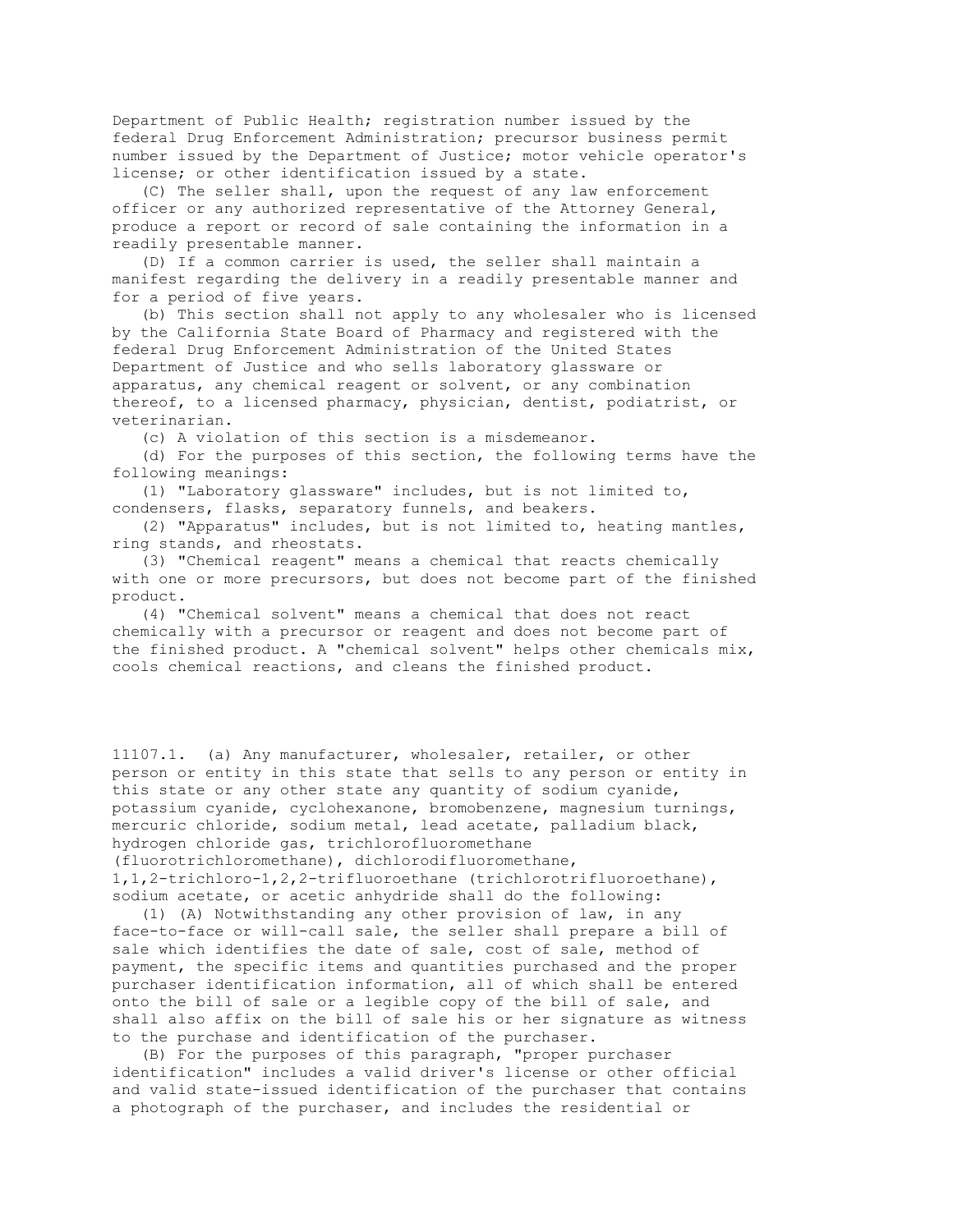mailing address of the purchaser, other than a post office box number, the motor vehicle license number of the motor vehicle used by the purchaser at the time of purchase, a description of how the substance is to be used, the Environmental Protection Agency certification number or resale tax identification number assigned to the individual or business entity for which the individual is purchasing any chlorofluorocarbon product, and the signature of the purchaser.

 (C) The seller shall retain the original bill of sale containing the purchaser identification information for five years in a readily presentable manner, and present the bill of sale containing the purchaser identification information upon demand by any law enforcement officer or authorized representative of the Attorney General. Copies of these bills of sale obtained by representatives of the Attorney General shall be maintained by the Department of Justice for a period of not less than five years.

 (2) (A) Notwithstanding any other law, in all sales other than face-to-face or will-call sales the seller shall maintain for a period of five years the following sales information: the name and address of the purchaser, date of sale, product description, cost of product, method of payment, method of delivery, delivery address, and valid identifying information.

 (B) For the purposes of this paragraph, "valid identifying information" includes two or more of the following: federal tax identification number; resale tax identification number; city or county business license number; license issued by the State Department of Public Health; registration number issued by the federal Drug Enforcement Administration; precursor business permit number issued by the Department of Justice; driver's license; or other identification issued by a state.

 (C) The seller shall, upon the request of any law enforcement officer or any authorized representative of the Attorney General, produce a report or record of sale containing the information in a readily presentable manner.

 (D) If a common carrier is used, the seller shall maintain a manifest regarding the delivery in a readily presentable manner for a period of five years.

 (b) Any manufacturer, wholesaler, retailer, or other person or entity in this state that purchases any item listed in subdivision (a) of Section 11107.1 shall do the following:

 (1) Provide on the record of purchase information on the source of the items purchased, the date of purchase, a description of the specific items, the quantities of each item purchased, and the cost of the items purchased.

 (2) Retain the record of purchase for three years in a readily presentable manner and present the record of purchase upon demand to any law enforcement officer or authorized representative of the Attorney General.

(c) (1) A first violation of this section is a misdemeanor.

 (2) Any person who has previously been convicted of a violation of this section shall, upon a subsequent conviction thereof, be punished by imprisonment in a county jail not exceeding one year, by a fine not exceeding one hundred thousand dollars (\$100,000), or both the fine and imprisonment.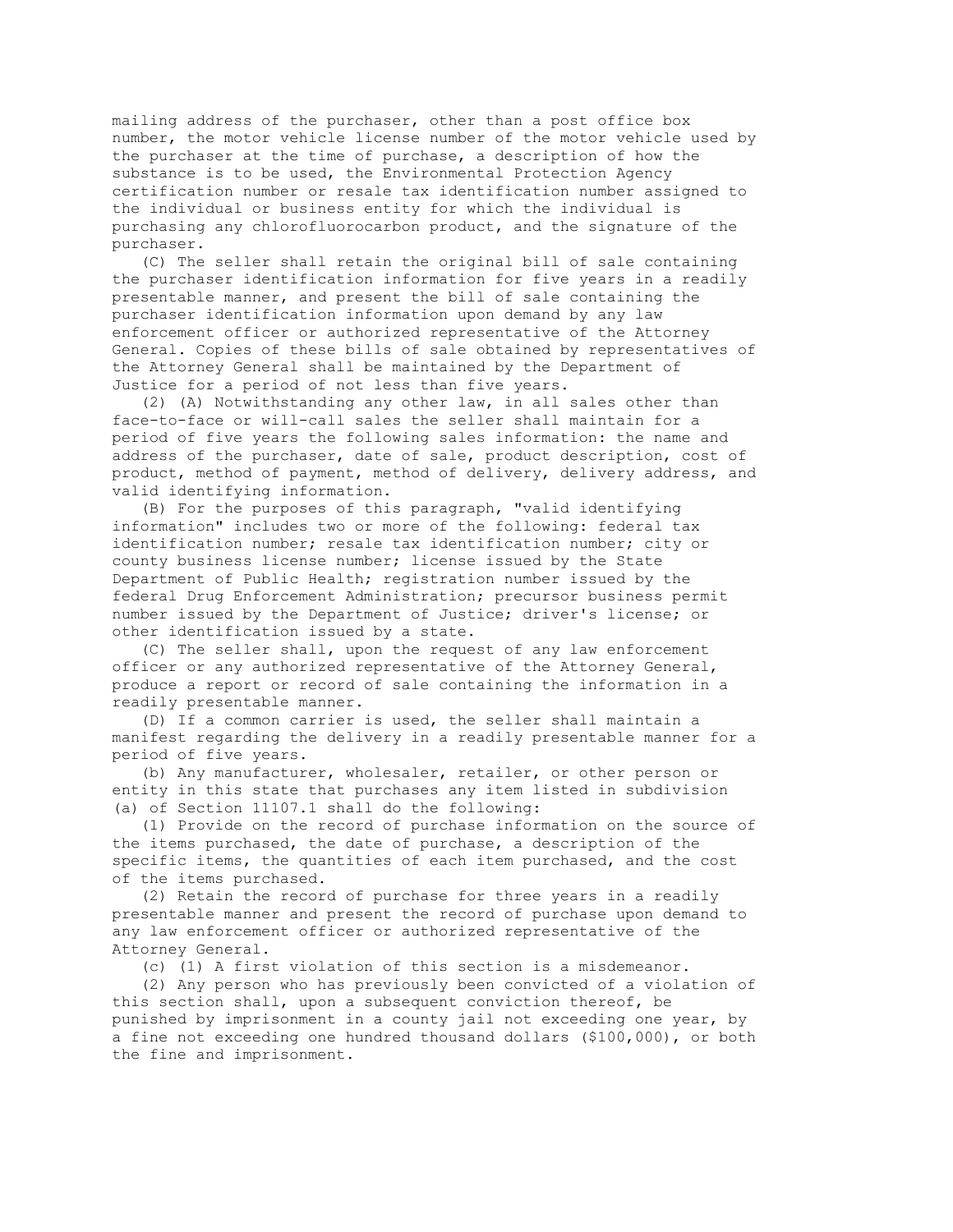11110. (a) It shall be an infraction, punishable by a fine not exceeding two hundred fifty dollars (\$250), for any person, corporation, or retail distributor to willfully and knowingly supply, deliver, or give possession of a drug, material, compound, mixture, preparation, or substance containing any quantity of dextromethorphan (the dextrorotatory isomer of 3-methoxy-N-methylmorphinan, including its salts, but not including its racemic or levorotatory forms) to a person under 18 years of age in an over-the-counter sale without a prescription.

 (b) It shall be prima facie evidence of a violation of this section if the person, corporation, or retail distributor making the sale does not require and obtain bona fide evidence of majority and identity from the purchaser, unless from the purchaser's outward appearance the person making the sale would reasonably presume the purchaser to be 25 years of age or older.

 (c) Proof that a person, corporation, or retail distributor, or his or her agent or employee, demanded, was shown, and acted in reasonable reliance upon, bona fide evidence of majority and identity shall be a defense to any criminal prosecution under this section. As used in this section, "bona fide evidence of majority and identity" means a document issued by a federal, state, county, or municipal government, or subdivision or agency thereof, including, but not limited to, a motor vehicle operator's license, California state identification card, identification card issued to a member of the Armed Forces, or other form of identification that bears the name, date of birth, description, and picture of the person.

 (d) (1) Notwithstanding any other provision of this section, a retail clerk who fails to require and obtain proof of age from the purchaser shall not be guilty of an infraction pursuant to subdivision (a) or subject to any civil penalties.

 (2) This subdivision shall not apply to a retail clerk who is a willful participant in an ongoing criminal conspiracy to violate this section.

11111. A person, corporation, or retail distributor that sells or makes available products containing dextromethorphan, as defined in subdivision (a) of Section 11110, in an over-the-counter sale without a prescription shall, if feasible, use a cash register that is equipped with an age-verification feature to monitor age-restricted items. The cash register shall be programmed to direct the retail clerk making the sale to request bona fide evidence of majority and identity, as described in subdivision (c) of Section 11110, before a product containing dextromethorphan may be purchased.